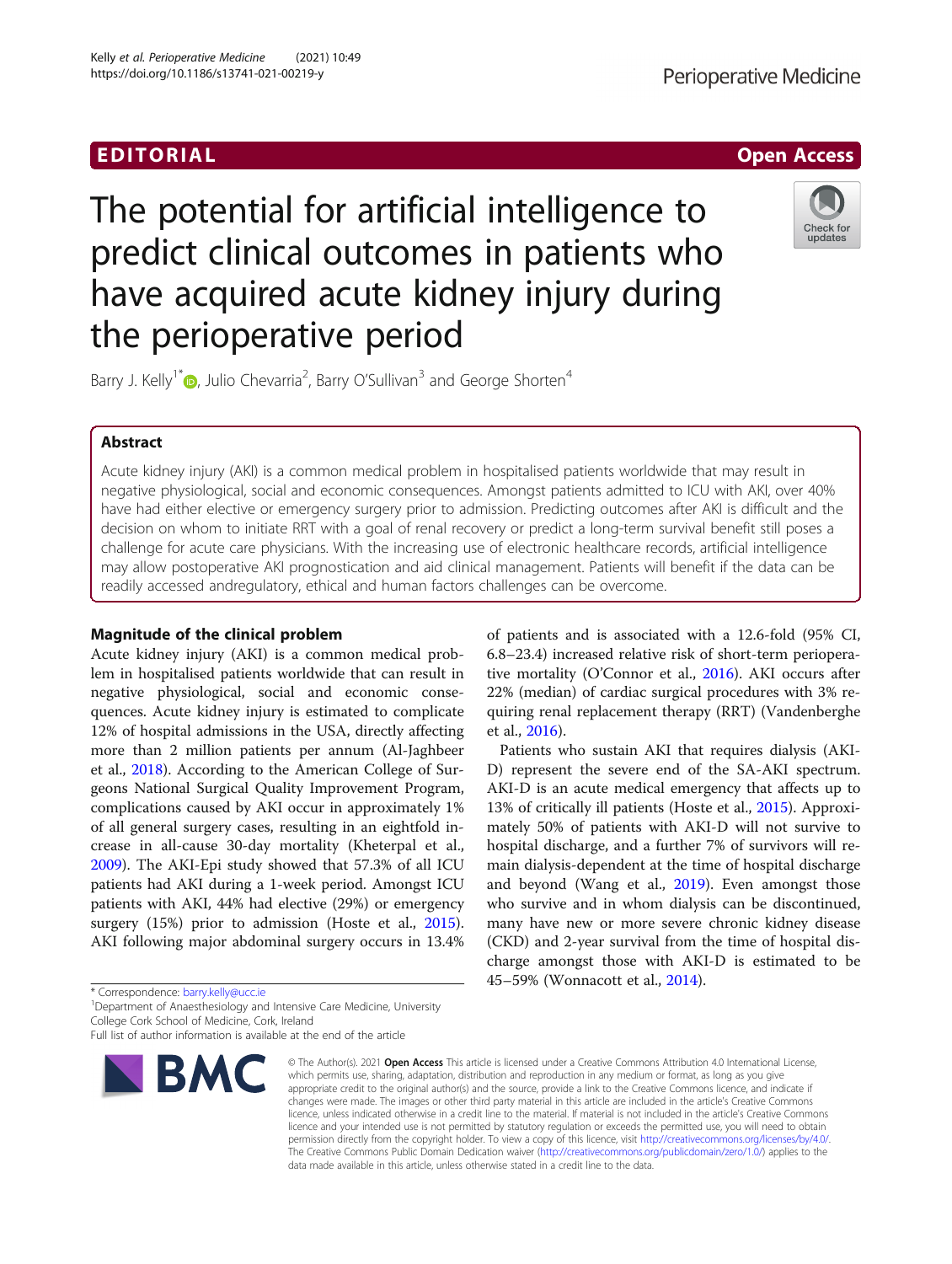The prediction and prevention of AKI during the intraoperative period has been reviewed extensively (Gumbert et al., [2020;](#page-5-0) Meersch et al., [2017](#page-5-0)). However, the requirement of a patient with AKI for dialysis represents an important categorical determinant of their overall outcome (Wang et al., [2019;](#page-6-0) Wonnacott et al., [2014](#page-6-0)). Estimating the likelihood of the need for RRT and subsequent outcomes at the time that AKI is diagnosed represents an important challenge for intensivists. This editorial focuses on the application of machine learning (ML) and artificial intelligence (AI) to big data to predict outcomes in patients who have already acquired new AKI during the perioperative period. We will discuss the limitations of current approaches to prognostication after AKI development and the potential role of, and barriers to, the use of ML/AI for the purpose of outcome prediction.

# Current approaches to AKI prognostication and their limitations

Predicting outcomes after AKI is difficult and the decision on whom to initiate RRT with a goal of renal recovery or predict a long-term survival benefit still poses a challenge for acute care physicians. Observational studies indicate that baseline estimated glomerular filtration rate (eGFR), proteinuria, greater age and diabetes mellitus are key factors associated with a lesser likelihood of recovery (Wonnacott et al., [2014](#page-6-0)). A systematic review of studies attempting to predict mortality after AKI highlighted 10 common variables that were frequently included in the prediction models, namely mechanical ventilation, age, gender, hypotension, liver failure, oliguria, sepsis/septic shock, low serum albumin, low level of consciousness and low platelet count (Ohnuma & Uchino, [2017\)](#page-6-0). In a comprehensive meta-analysis looking at adverse events after AKI that included 82 eligible studies and 2,017,437 patients, of whom 255,264 (12.7%) developed AKI, male sex, baseline eGFR, coronary heart disease and diabetes were effect modifiers of the association between AKI and mortality. As would be expected, the risk of end-stage kidney disease (ESKD) increased with increased severity of AKI, as did ICU mortality. Patients undergoing angiography procedures and those with stage 3 AKI were at greatest risk of mortality (See et al., [2019\)](#page-6-0). A recent meta-analysis identified that duration of AKI was independently associated with long term mortality, cardiovascular events and development of CKD stage 3 (Mehta et al., [2018\)](#page-5-0).

Predicting outcomes in patients who have developed new AKI in the perioperative period poses a significant challenge. This is reflected in the limited number of studies in this area (Srisawat et al., [2011](#page-6-0); Lee et al., [2019](#page-5-0); Hoste et al., [2020](#page-5-0)). Primary outcomes prediction may include the prediction of those who go onto require dialysis, remain dialysis dependent or become liberated from the requirement for dialysis. Secondary outcomes may include 90-day mortality or 1- and 2-year mortality. A small study ( $n = 76$ ), primarily assessing the role of urinary biomarkers to prognosticate for recovery, found that a lesser Charlson comorbidity index and Acute Physiological and Chronic Health Evaluation II (APA-CHE-II) score were predictors of recovery. The biomarkers of kidney injury explored in this study were urinary neutrophil gelatinase-associated lipocalin (uNGAL), urinary hepatocyte growth factor (uHGF), urinary cystatin C (uCystatin C), IL-18 and neutrophil gelatinase-associated lipocalin/matrix metalloproteinase-9 (Srisawat et al., [2011](#page-6-0)). Another study ( $n = 2$  214) of AKI-D patients in the Kaiser Permanente Northern California electronic health record (EHR) system, derived a prediction model using age, chronic liver disease, preadmission CKD stage and haemoglobin concentration to predict likelihood of recovery of renal function (Lee et al., [2019\)](#page-5-0). Recently, a prospective, multinational, observational study compared the predictive performance for persistent stage 3 AKI (KDIGO) of C-C motif chemokine ligand 14 (CCL14), a novel biomarker for AKI, with established biomarkers. Included in the comparison group were cystatin C, proenkephalin, NGAL and L-FABP. The AUC (0.83) for urinary CCL14 was significantly greater than for all other biomarkers. This novel biomarker of AKI may be useful to incorporate into future models to predict recovery from AKI (Hoste et al., [2020](#page-5-0); Zarbock et al., [2018](#page-6-0)). In the RenalRIP trial, preoperative dickkopf-3 (DKK3), a renal tubular stress marker, was examined for utility of preoperative identification of patients at risk for AKI and subsequent kidney function loss in 733 cardiac surgery patients. DKK3 to creatinine concentrations higher than 471 pg/mg were associated with a significantly higher risk for AKI (OR 1.94, 95% CI 1.08-3.47,  $p = 0.026$ ), persistent renal dysfunction (OR 6.67, 1.67–26.61,  $p = 0.0072$ ), and dialysis dependency (OR 13.57, 1.50–122.77,  $p = 0.020$ ) after 90 days compared with DKK3 to creatinine concentrations of 471 pg/mg or less (Schunk et al., [2019\)](#page-6-0).

SA-AKI may result from hypovolemia, venodilation due to anaesthetic agents and positive pressure ventilation which may impair venous return. Other factors associated with increased rates of perioperative AKI include intraperitoneal open surgery, intraoperative blood transfusions, haemodynamic instability, intraoperative diuretics and use of vasopressors (Meersch et al., [2017\)](#page-5-0).

# Artificial intelligence and machine learning for AKI prognostication

Artificial intelligence (AI) has a long history in the world of healthcare. MYCIN was one of the very early expert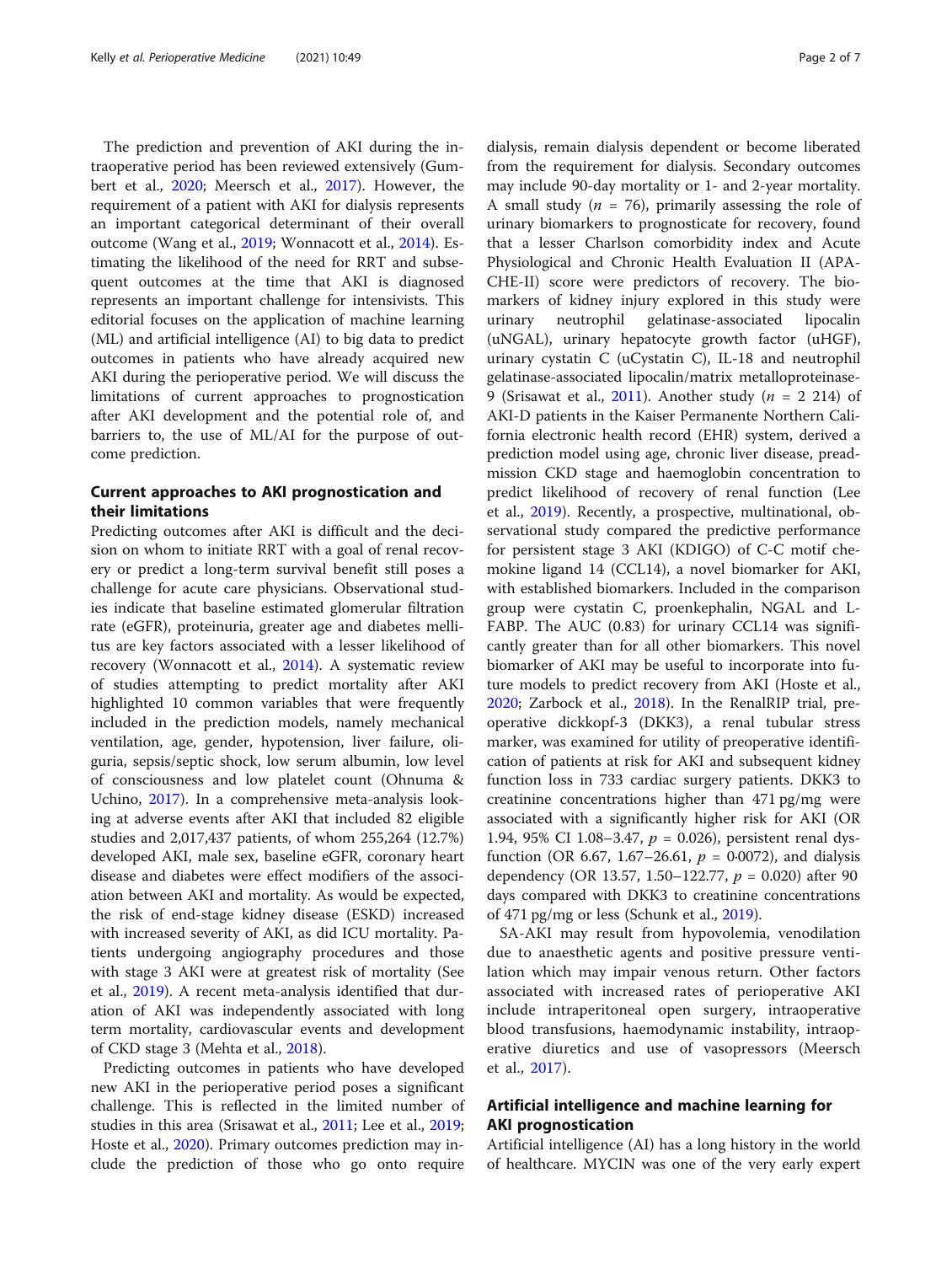systems for treating blood infections (Shortliffe & Buchanan, [1975\)](#page-6-0). Developed in the 1970s, the system had the ability to not only make diagnoses, but could also explain its reasoning. The system had a level of competence similar to that of human specialists. Expert systems are still in use today but tend to be described as rule-based systems or business rules systems, and they are normally hand-crafted by writing explicit rules that capture domain-specific expert knowledge (Zhao et al., [2010](#page-6-0)). A major advantage of rule-based AI systems is that they can readily explain their reasoning to human users and are easy to correct, update and maintain.

One of the most significant developments in AI over the past 20 years has been the rapid advancements in machine learning and, in particular, deep learning (LeCun et al., [2015\)](#page-5-0). These have become amongst the most commonly used AI techniques in healthcare, demonstrating extraordinary levels of accuracy. For example, expert-level classification of skin cancer has been reported (Esteva et al., [2017\)](#page-5-0).

However, the inherent complexity of AI may represent a barrier for clinicians to develop a trustworthy relationship with novel AI based tools. Classic linear methods of inference such as multivariable regression remain very attractive to clinicians. Knowledge of input, output and 'everything in between' facilitates transparency, reproducibility and reassures proponents of expert opinion of how the projections came to be. Despite the accuracy of deep-learning based approaches, the lack of ability to explain their reasoning to users has proved a challenge to a wider acceptance of AI in healthcare. This has led to the search for Explainable AI, or XAI. Explainable AI in which some visibility is provided to users of the mechanism underlying a prediction may be particularly valuable in supporting clinicians to use the outputs of AI/ML tools (Fellous et al., [2019](#page-5-0)). An interesting AI technique that has been recently applied to chronic renal disease is case-based reasoning (CBR) (Elkader et al., [2018](#page-5-0); Tahmasebian et al., [2016;](#page-6-0) Vásquez-Morales et al., [2019](#page-6-0)). CBR has many distinct advantages in this setting. First, the technique does not attempt to generalise from case history. Instead, a classification of the current case, or a prediction of future outcomes, is made based on similar cases that have been experienced in the past. This is a natural approach to applying experience: the clinical view on the current situation is based on historical experience. Therefore, one achieves a number of interesting properties: diagnoses are easily explained since the similar cases that represent the wisdom applied to the current case directly provide a basis for explanation (Doyle et al., [2004](#page-5-0)). The number of similar cases and other properties of the neighbourhood of the current case provide a measure of confidence. The case-base of historical cases itself provides a notion of competence of the system, and one can also easily evaluate whether new experiences add value to the system (Smiti & Elouedi, [2014](#page-6-0)). While CBR systems might have the same accuracy levels and can often be comparable to deep learning systems in particular settings, their transparency makes them particularly interesting in clinical decisionmaking, especially since they essentially automate the natural reasoning of medical experts.

There are number of hurdles that must be overcome in order to actualize the full potential of AI as a prognostic tool. An inherent barrier to conducting longitudinal studies to predict outcomes following established postoperative AKI is the loss of follow-up in the postoperative period. Specifically, there is loss of follow-up at a human level, namely the perioperative physician, but also loss of data capture in the subsequent postoperative hours and days when subclinical renal injury occurs. The intraoperative period should represent the ideal scenario to capture an abundance of granular data that in turn could be used, firstly to predict AKI and of greater relevance here to construct outcome prediction models for outcome after AKI is diagnosed. Despite the more widespread use of anaesthesia information management systems (AIMS) to input patient demographics, chronic medical conditions, anaesthesia and surgical procedures, pharmacological interventions and physiological trends, there remains a paucity of studies using these data to enhance the care delivered to patients who develop perioperative AKI. One reason for this scarcity of research is that the current diagnostic standard for AKI, namely the Kidney Disease Improving Global Outcomes (KDIGO) guidelines has limitations in diagnosing AKI in the perioperative period. Urine output often decreases during the intraoperative period, due to release of aldosterone and vasopressin associated with stress, hypovolemia or even anaesthesia (Hahn & Warner, [2010\)](#page-5-0). Studies using KDIGO frequently omit urine output as a criterion due to inability to accurately capture the data (Churpek et al., [2020\)](#page-5-0). Using an increase in serum creatinine, as diagnostic criterion is also problematic because > 50% loss of renal function is required, before a resulting increase serum creatinine is observed. Additionally, there is an estimated time lapse of approximately 48 h between renal insult and an associated increase in serum creatinine. This phenomenon constitutes a renal 'blind spot' (Uchino, [2010](#page-6-0)). In time, we may see the role of novel biomarkers of renal injury and recovery, such as CCL14 being incorporated in future deep-learning approaches. However, unless the patient is in a care setting that allows continuous electronic monitoring, large quantities of potentially useful data points will continue to be lost.

Another barrier to the development of accurate prediction models is the difficulty in merging data from the perioperative period to the ICU/surgical ward and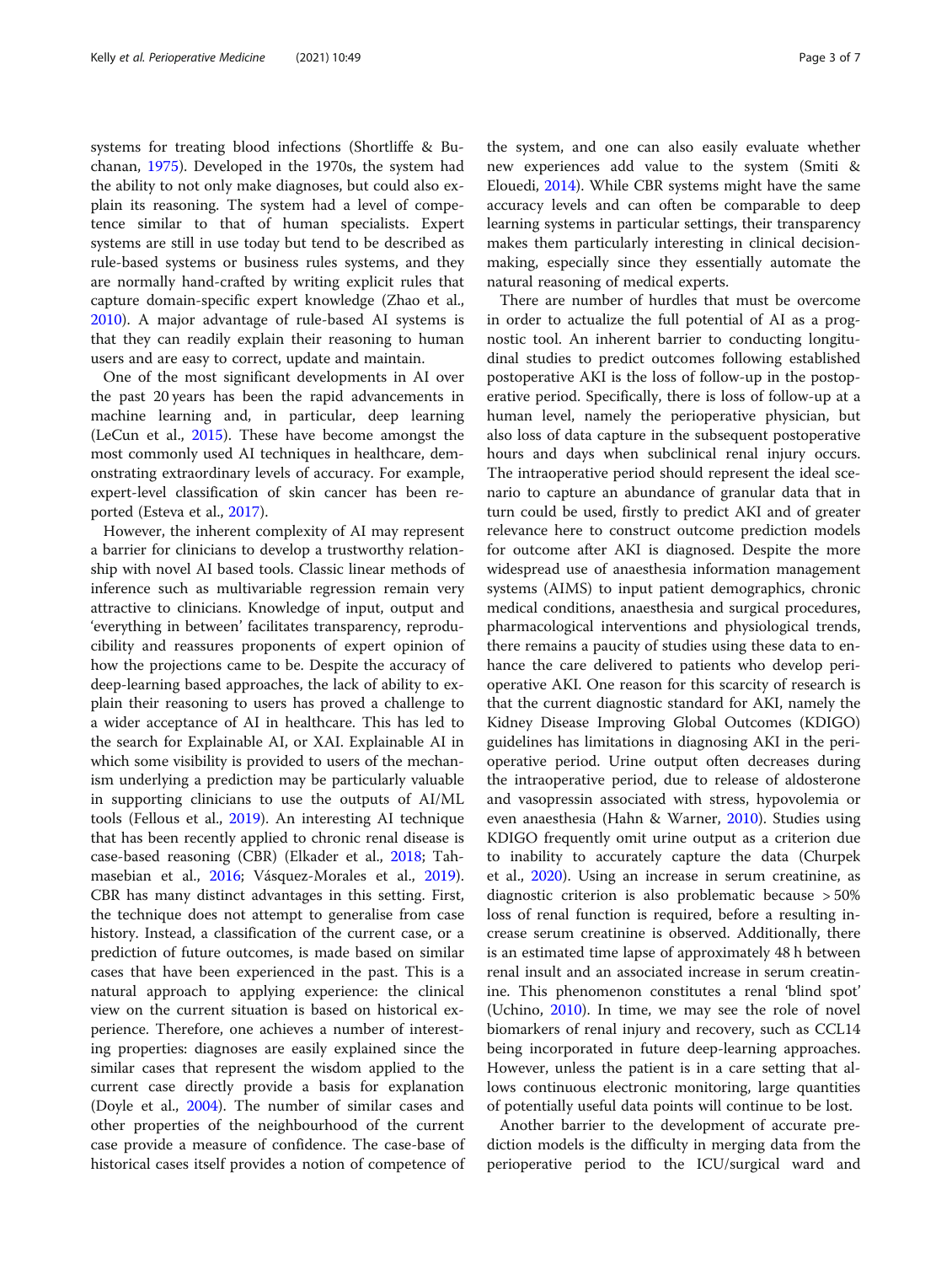subsequently to nephrology outpatients and chronic dialysis units. The merging of data from a detailed preoperative assessment with high-fidelity data from the intraoperative period to include the post-operative care unit would at the very least enable the calculation of AKI incidence and frequency of initiation of renal replacement therapy. Data repositories that collected meaningful endpoints, to include those who progress to end-stage kidney disease (ESKD) at 90 days and mortality data would allow meaningful longitudinal data analysis. However, even in the era of widespread EHRs, renal outcome research relies on chart review by experts in the field (Wonnacott et al., [2014\)](#page-6-0).

There are other challenges to introducing AI solutions into a clinical setting. While the focus in the literature tends to focus on achieving maximum diagnostic accuracy, there are many other issues to be considered. These include but are not limited to sensitivity (proportion of positives correctly classified), specificity (proportion of negatives correctly classified), false negative rate, false positive rate, the transparency and explicability of a decision. The use of AI at any point along the AKI casual pathway may allow earlier interventions that could improve the patient's outcome. As the model continually learns from new data, the ideal goal would be timeupdated risk stratification and prognostication. This has been attempted using electronic alerts to trigger a consultation from a nephrologist with mixed results (Colpaert et al., [2012](#page-5-0); Wilson et al., [2021](#page-6-0)). However, given the low incidence rate  $\left($  < 10%) of AKI and the potential of a low positive predictive value, such alerts may result in stretching the capacity of nephrology services beyond what is reasonable, offsetting any potential benefit to patients (Goldstein & Bedoya, [2020\)](#page-5-0). Looking beyond the perioperative period, it is possible that AI can help guide appropriate outpatient follow-up and monitor for a long-term renal recovery after AKI. Recent literature reports of patients who recover from an AKI event, suggest that these patients have an increased risk of developing chronic kidney disease (Farooqi & Dickhout, [2016](#page-5-0); Forni et al., [2017\)](#page-5-0). This raises the prospect that an AI-led system could be used to follow-up AKI survivors.

There are challenges to testing or validating new prediction models across different healthcare systems and jurisdictions. Due to restrictions on the international transfer of data and General Data Protection Regulation (REGULATION (EU), [n.d.\)](#page-6-0). for example, studies are often limited to a single legislative jurisdiction. Research involving multi-jurisdictional Electronic Healthcare Records (EHRs) is hampered by challenges in coordination, ethical consent, differing protocols and costs. Traditionally, there has been some reluctance to creating and maintaining open source databases. This is particularly true in health systems in which EHRs were constructed primarily for coding of diseases and billing of services. There is an understandable reluctance to make these data widely available. In the past decade, there has been a move towards de-identified Open Data repositories (Martin et al., [2014\)](#page-5-0). These can enable data generated by clinical studies to be reanalysed, re-interpreted or aggregated. The degree to which granular data can be easily assessed is crucial to the development of AI research in clinical medicine. Broadly, Open Data offers certain advantages: firstly, they provide transparency which enables audit and accountability; this includes identification of outliers of poor performance which may require targeted intervention. Secondly, they provide an invaluable resource that can drive innovation. The availability of Open Data can empower citizens and support clinicians, care providers and researchers to make better decisions, prompt new developments and identify inefficiencies, while ensuring that personal data remains confidential. The critical care community has begun to develop Open Access (largely structured) datasets which offer rich potential for AI applied to clinical questions (Johnson et al., [2016;](#page-5-0) Li et al., [2019](#page-5-0); Faltys et al., [2020](#page-5-0); AmsterdamUMCbd, [n.d.](#page-5-0)) "([https://ec.europa.eu/info/](https://ec.europa.eu/info/sites/info/files/commission-white-paper-artificial-intelligence-feb2020_en.pdf) [sites/info/files/commission-white-paper-artificial](https://ec.europa.eu/info/sites/info/files/commission-white-paper-artificial-intelligence-feb2020_en.pdf)[intelligence-feb2020\\_en.pdf\)](https://ec.europa.eu/info/sites/info/files/commission-white-paper-artificial-intelligence-feb2020_en.pdf)". It is critically important that AI systems used in a healthcare setting are trustworthy. The European Commission has worked extensively on the notion of human-centric AI, and its High-Level Expert Group on AI developed a set of Ethics Guidelines for Trustworthy AI "([https://ec.europa.eu/](https://ec.europa.eu/info/sites/info/files/commission-white-paper-artificial-intelligence-feb2020_en.pdf) [info/sites/info/files/commission-white-paper-artificial](https://ec.europa.eu/info/sites/info/files/commission-white-paper-artificial-intelligence-feb2020_en.pdf)[intelligence-feb2020\\_en.pdf\)](https://ec.europa.eu/info/sites/info/files/commission-white-paper-artificial-intelligence-feb2020_en.pdf)".

From where would these big data repositories receive their data, and what would machine learning algorithms look like? The performance of any algorithm is only as good as the data that are imputed. For successful application of machine learning techniques to predict clinical outcomes, an ability to capture and merge all data acquired at pertinent time points along the renal injury pathway as described above would be required. Specific to perioperative AKI, the data management system would need to capture and merge clean data from preoperative assessment clinics, intraoperative anaesthesia information management systems (AIMS), postoperative care units, intensive care units and the hospital EHRs up to and including renal outpatients and chronic dialysis units. Presently, only the most advanced health care networks would have the ability to capture such granular data. An example of the use of AI to forecast an event, albeit AKI occurrence, is the large study by Tomasev et al. of 192 hospitals within the VA Health System, USA. Using data from 703,782 patients, the investigators divided the data into training (80% of observations), validation (5%), calibration (5%) and testing (10%) sets. The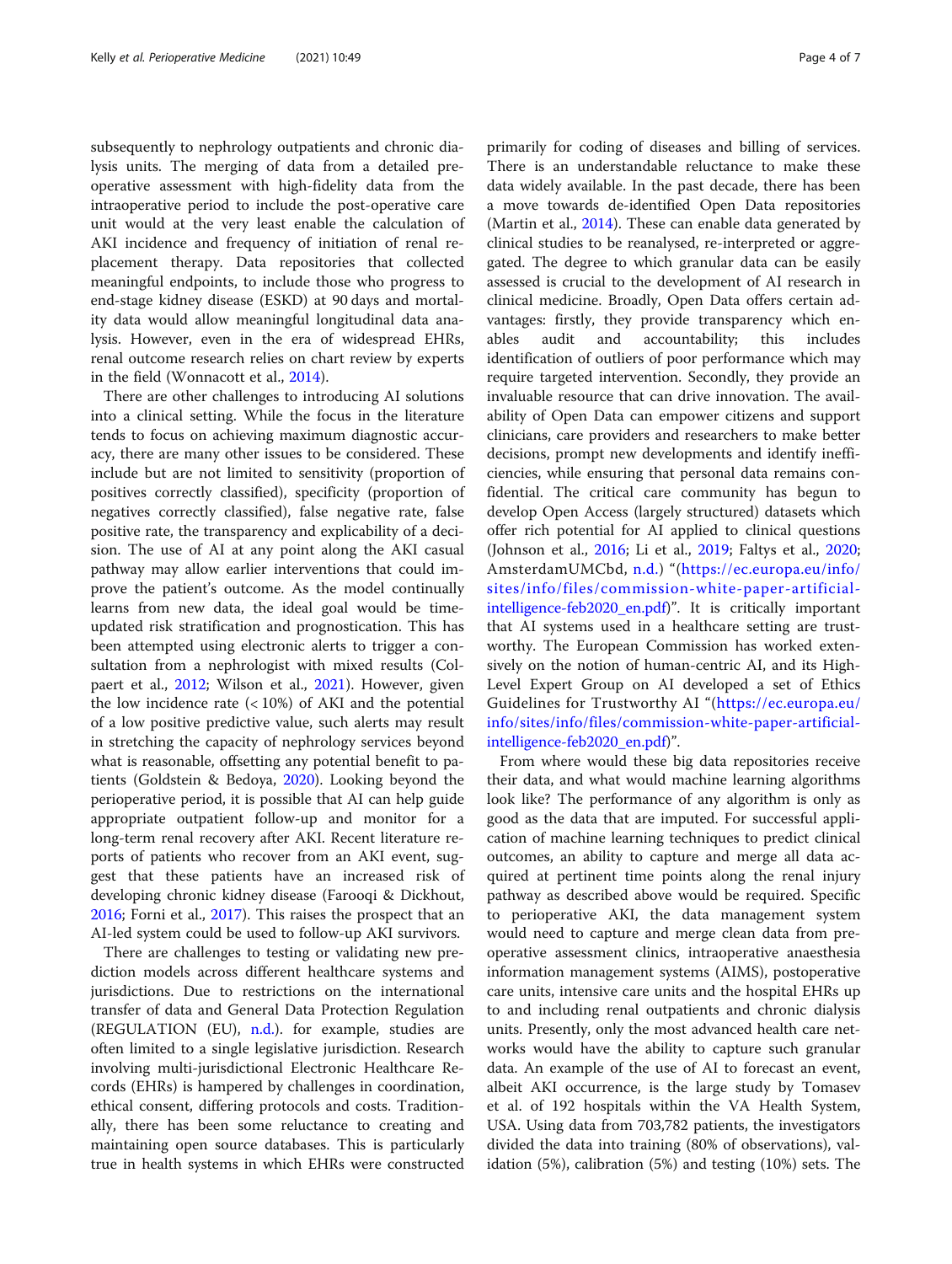training set was used to train the proposed models. The validation set was used to iteratively improve the models by selecting the best model architectures and hyperparameters. The models selected on the validation set were recalibrated on the calibration set in order to further improve the quality of the risk predictions. The best models were finally evaluated on an independent test set that was withheld during model development. Using variations of recurrent neural network (RNN), the model predicts 55.8% of all inpatient episodes of acute kidney injury, and 90.2% of all acute kidney injury that requires subsequent administration of dialysis, with a lead time of up to 48 h and a ratio of 2 false alerts for every true alert (Tomašev et al., [2019\)](#page-6-0). Using a similar concept, it may be possible to predict those are less likely to have a favourable outcome (alive at 90 days) after AKI development, redirect goals of care and withhold dialysis in the first instance. AI in healthcare, using a composite of electronic data and biomarkers of renal injury, may also allow electronic phenotyping of patients with AKI. This would analogous to a biological passport of renal injury. For example, data clustering may identify subgroups of AKI patients that are more likely to require long term dialysis or have limited survival benefit. Again, this knowledge could aid more informed goals of care.

# The role of AI for clinical decision support in treating patients with AKI

It is possible to imagine that an AI/ML tool could support a clinical decision at any 'branch point' in a standard management algorithm. In general, the further downstream the algorithm applied, the greater amount of patient-specific data available, but fewer effective measures exist to influence overall outcome. Thus, the selection of the question of prediction target is important. Once AKI has been identified (for instance based on KDIGO criteria) (KDIGO, [n.d.](#page-5-0)) postoperatively, a prediction model could target several important 'actionable' targets: in-hospital mortality, requirement for dialysis, CKD.

Broadly speaking, a clinician would consider that a decision relating to an individual patient which results in a course of action that benefits the patient as a 'good decision'. This presents four important challenges (or constraints) to any prediction tool being considered for decision support:

- 1. Is the entity being predicted clinically meaningful (would it matter to the patient?)
- 2. Is the currently available means for reaching the decision improved by the new tool?
- 3. Is the outcome being predicted amenable to change using existing therapies or interventions?

4. Has the relevance (values of predictive indices) of the predictor to this patient been quantified?

These constraints pose important limitations to the value of AI/ML led prediction of outcome for patients who suffer AKI in the postoperative period. The definitions of AKI and 'outcome' currently in use are nonuniform. Simple linear methods applied to datasets of modest size already offer good predictive indices for many patients in the group of interest (at least those towards the extremes of risk) (Ohnuma & Uchino, [2017](#page-6-0)). The interventions to be made or withheld based on risk of mortality (for instance) are also limited (Gaudry et al., [2016](#page-5-0); New Engl J Med, [2020\)](#page-5-0).

How should an AI-based tool which estimates propensity of a future clinical event be incorporated into a clinical decision? The current healthcare model places responsibility for recommending a course of action firmly with the clinician (or clinical team). The clinician assimilates information from various sources (e.g. laboratory values, medical images, physical examination, consultation with the patient and family members) to offer an 'expert view'. This model assumes that the doctor is seeking to act in the patient's best interest, (not necessarily to ensure optimal use of available resources), that the clinician is an expert whose estimation of what will actually happen as a result of different treatments is good, in particular, that it is superior to the estimation that the 'non-expert' patient would make with the same information available and that the patient trusts the clinician (Stewart, [1995](#page-6-0)). The introduction of the new AI predictive tool poses questions regarding this model: does the tool supersede the clinician opinion for part of the decision making activity; does the clinician incorporate the AI tool's output into their thinking as another useful piece of information to be assimilated; does the AI tool render both clinician and patient 'non-expert' for the purposes of its output and thereby move the patient to a more central or active role in arriving at a decision? If dual process theory describes accurately how a clinician arrives at a decision, then he/she employs intuition (first pathway) and critical thinking (second pathway) together (Croskerry, [2017](#page-5-0)). The predictive value of any novel tool will inform the latter; it is possible that the intuitive weighting or emphasis (first pathway) that a clinician applies to the value will be subject to bias based on her understanding of, or belief in the novel prediction tool.

# Conclusion

Providing real time accurate prognostication tools to aid in clinical decision support represents a promising area in AKI research. At the point at which new AKI is diagnosed in the perioperative period, much data is available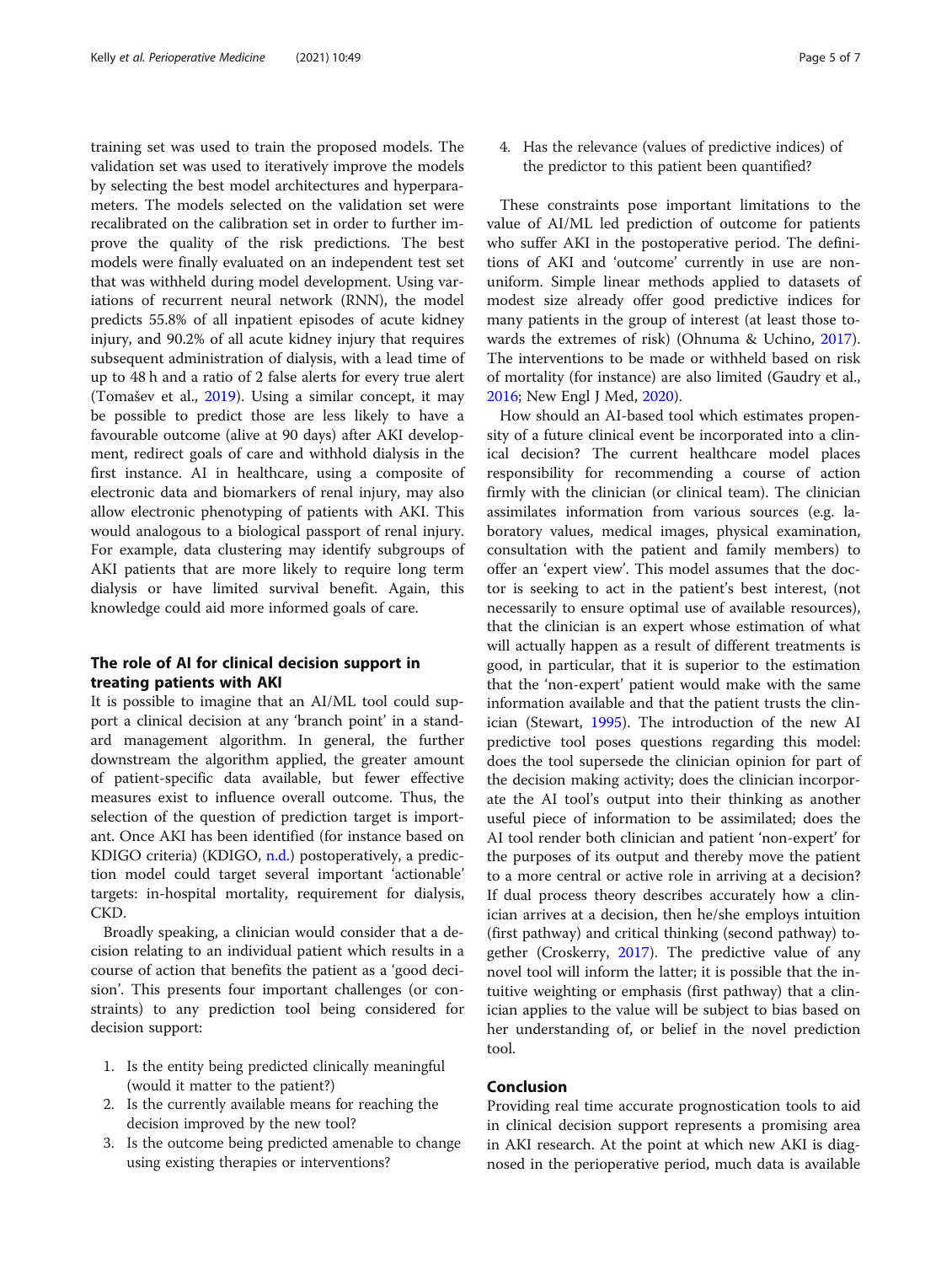<span id="page-5-0"></span>which could be applied to prediction of a clinical outcome of interest. An accurate prediction of outcome at that point could inform individual clinical decisions and improve understanding of the natural history of AKI. It is not difficult to envisage a useful interaction between models that predict new AKI and those that predict outcome after AKI. Patients will benefit if the considerable data access, regulatory, ethical and human factors challenges can be overcome.

## **Abbreviations**

AI: Artificial intelligence; AKI: Acute kidney injury; AKI-D: Acute kidney injury requiring dialysis; APACHE II: Acute Physiological and Chronic Health Evaluation II; AUC: Area under the curve; CBR: Case-based reasoning; CCL14: C-C motif chemokine ligand 14; CKD: Chronic kidney disease; DKK3: Dickkopf-3; eGFR: Estimated glomerular filtration rate; EHR: Electronic health record; ESKD: End-stage kidney disease; GDPR: General Data Protection Regulation; ICU: Intensive care unit; KDIGO: Kidney Disease Improving Global Outcomes; ML: Machine learning; RRT: Renal replacement therapy; SA-AKI: Surgery-acquired acute kidney injury; uCystatin C: Urinary cystatin C; uHGF: Urinary hepatocyte growth factor; uNGAL: Urinary neutrophil gelatinase-associated lipocalin

#### Acknowledgements

Not applicable

# Authors' contributions

Authors BK, GS, BOS and JC contributed equally to the manuscript. The author(s) read and approved the final manuscript.

#### Funding

Not applicable

# Availability of data and materials

Not applicable

# **Declarations**

Ethics approval and consent to participate Not applicable

## Consent for publication

All authors have reviewed this manuscript and acknowledge responsibility for its content and consent to its publication.

### Competing interests

Authors BK, GS, BOS and JC have no financial disclosures and declare no conflicts of interest.

#### Author details

<sup>1</sup>Department of Anaesthesiology and Intensive Care Medicine, University College Cork School of Medicine, Cork, Ireland. <sup>2</sup> Department of Nephrology, University College Cork School of Medicine, Cork, Ireland. <sup>3</sup>Insight Centre for Data Analytics, School of Computer Science & Information Technology, University College Cork, Cork, Ireland. <sup>4</sup>Anaesthesiology and Intensive Care Medicine, School of Medicine, University College Cork, Cork, Ireland.

# Received: 16 November 2020 Accepted: 29 July 2021 Published online: 15 December 2021

#### References

Al-Jaghbeer M, Dealmeida D, Bilderback A, Ambrosino R, Kellum JA. Clinical decision support for in-hospital AKI. J Am Soc Nephrol. 2018;29(2):654–60. <https://doi.org/10.1681/ASN.2017070765>.

AmsterdamUMCbd; [https://doi.org/10.17026/dans-22u-f8vd.](https://doi.org/10.17026/dans-22u-f8vd) n.d.

Churpek MM, Carey KA, Edelson DP, Singh T, Astor BC, Gilbert ER, et al. Internal and external validation of a machine learning risk score for acute kidney injury. JAMA Netw Open. 2020;3(8):e2012892. [https://doi.org/10.1001/jama](https://doi.org/10.1001/jamanetworkopen.2020.12892) [networkopen.2020.12892.](https://doi.org/10.1001/jamanetworkopen.2020.12892)

- Croskerry P. A model for clinical decision-making in medicine. Med Sci Educ. 2017;27(S1):9–13. [https://doi.org/10.1007/s40670-017-0499-9.](https://doi.org/10.1007/s40670-017-0499-9)
- Doyle D, Cunningham P, Bridge D, Rahman Y. Advances in case-based reasoning, 7th European Conference, ECCBR 2004, Madrid, Spain, August 30 - September 2, 2004. Proceedings. 2004:157–68. [https://doi.org/10.1007/978-3-](https://doi.org/10.1007/978-3-540-28631-8_13) [540-28631-8\\_13.](https://doi.org/10.1007/978-3-540-28631-8_13)
- Elkader SA, Elmogy M, El-Sappagh S, Zaied ANH. A framework for chronic kidney disease diagnosis based on case based reasoning. Int J Adv Comput Res. 2018;8(35):59–71. [https://doi.org/10.19101/IJACR.2018.834003.](https://doi.org/10.19101/IJACR.2018.834003)
- Esteva A, Kuprel B, Novoa RA, Ko J, Swetter SM, Blau HM, et al. Dermatologistlevel classification of skin cancer with deep neural networks. Nature. 2017; 542(7639):115–8. [https://doi.org/10.1038/nature21056.](https://doi.org/10.1038/nature21056)
- Faltys M, Zimmermann M, Lyu X, Hüser M, Hyland S, Rätsch G, et al. HiRID, a high time-resolution ICU dataset (version 1.0). PhysioNet. 2020. [https://doi.org/1](https://doi.org/10.13026/hz5m-md48) [0.13026/hz5m-md48](https://doi.org/10.13026/hz5m-md48).
- Farooqi S, Dickhout JG. Major comorbid disease processes associated with increased incidence of acute kidney injury. World J Nephrol. 2016;5(2):139– 46. [https://doi.org/10.5527/wjn.v5.i2.139.](https://doi.org/10.5527/wjn.v5.i2.139)
- Fellous J-M, Sapiro G, Rossi A, Mayberg H, Ferrante M. Explainable artificial intelligence for neuroscience: behavioral neurostimulation. Front Neurosci. 2019;13:1346. <https://doi.org/10.3389/fnins.2019.01346>.
- Forni LG, Darmon M, Ostermann M, Oudemans-van Straaten HM, Pettilä V, Prowle JR, et al. Renal recovery after acute kidney injury. Intensive Care Med. 2017;43(6):855–66. [https://doi.org/10.1007/s00134-017-4809-x.](https://doi.org/10.1007/s00134-017-4809-x)
- Gaudry S, Hajage D, Schortgen F, Martin-Lefevre L, Pons B, Boulet E, et al. Initiation strategies for renal-replacement therapy in the intensive care unit. New Engl J Med. 2016;375(2):122–33. <https://doi.org/10.1056/NEJMoa1603017>.
- Goldstein BA, Bedoya AD. Guiding clinical decisions through predictive risk rules. JAMA Netw Open. 2020;3(8):e2013101. [https://doi.org/10.1001/jama](https://doi.org/10.1001/jamanetworkopen.2020.13101) [networkopen.2020.13101.](https://doi.org/10.1001/jamanetworkopen.2020.13101)
- Gumbert SD, Kork F, Jackson ML, Vanga N, Ghebremichael SJ, Wang CY, et al. Perioperative acute kidney injury. Anesthesiology. 2020;132(1):180–204. [https://doi.org/10.1097/ALN.0000000000002968.](https://doi.org/10.1097/ALN.0000000000002968)
- Hahn RG, Warner DS. Volume kinetics for infusion fluids. Anesthesiology. 2010; 113(2):470–81. [https://doi.org/10.1097/ALN.0b013e3181dcd88f.](https://doi.org/10.1097/ALN.0b013e3181dcd88f)
- Hoste E, et al. Identification and validation of biomarkers of persistent acute kidney injury: the RUBY study. Intensive Care Med. 2020;46(5):943–53. [https://](https://doi.org/10.1007/s00134-019-05919-0) [doi.org/10.1007/s00134-019-05919-0.](https://doi.org/10.1007/s00134-019-05919-0)
- Hoste EAJ, Bagshaw SM, Bellomo R, Cely CM, Colman R, Cruz DN, et al. Epidemiology of acute kidney injury in critically ill patients: the multinational AKI-EPI study. Intensive Care Med. 2015;41(8):1411–23. [https://doi.org/10.1](https://doi.org/10.1007/s00134-015-3934-7) [007/s00134-015-3934-7.](https://doi.org/10.1007/s00134-015-3934-7)
- Johnson AEW, Pollard TJ, Shen L, Lehman L, Feng M, Ghassemi M, et al. Celi LA, and Mark RG; MIMIC-III, a freely accessible critical care database. Sci Data. 2016;3(1):160035. <https://doi.org/10.1038/sdata.2016.35>.

KDIGO Clinical Practice Guideline for Acute Kidney Injury. (n.d.).

- Kheterpal S, Tremper KK, Heung M, Rosenberg AL, Englesbe M, Shanks AM, et al. Development and validation of an acute kidney injury risk index for patients undergoing general surgery. Anesthesiology. 2009;110(3):505–15. [https://doi.](https://doi.org/10.1097/ALN.0b013e3181979440) [org/10.1097/ALN.0b013e3181979440](https://doi.org/10.1097/ALN.0b013e3181979440).
- LeCun Y, Bengio Y, Hinton G. Deep learning. Nature. 2015;521(7553):436–44. <https://doi.org/10.1038/nature14539>.
- Lee BJ, Hsu CY, Parikh R, McCulloch CE, Tan TC, Liu KD, et al. Predicting renal recovery after dialysis-requiring acute kidney injury. Kidney Int Reports. 2019; 4(4):571–81. <https://doi.org/10.1016/j.ekir.2019.01.015>.
- Li H, Zeng X, Yu G. Paediatric intensive care database (version 1.0.0). PhysioNet. 2019. <https://doi.org/10.13026/bcbd-4t11>.

Martin EG, Helbig N, Shah NR. Liberating data to transform health care: New York's open data experience. JAMA. 2014;311(24):2481–2. [https://doi.org/10.1](https://doi.org/10.1001/jama.2014.4610) [001/jama.2014.4610.](https://doi.org/10.1001/jama.2014.4610)

- Meersch M, Schmidt C, Zarbock A. Perioperative acute kidney injury. Anesth Analg. 2017;125(4):1223–32. <https://doi.org/10.1213/ANE.0000000000002369>.
- Mehta S, Chauhan K, Patel A, Patel S, Pinotti R, Nadkarni GN, et al. The prognostic importance of duration of AKI: a systematic review and meta-analysis. BMC Nephrol. 2018;19(1):91. <https://doi.org/10.1186/s12882-018-0876-7>.
- Timing of initiation of renal-replacement therapy in acute kidney injury. New Engl J Med. 2020;383:502–2.